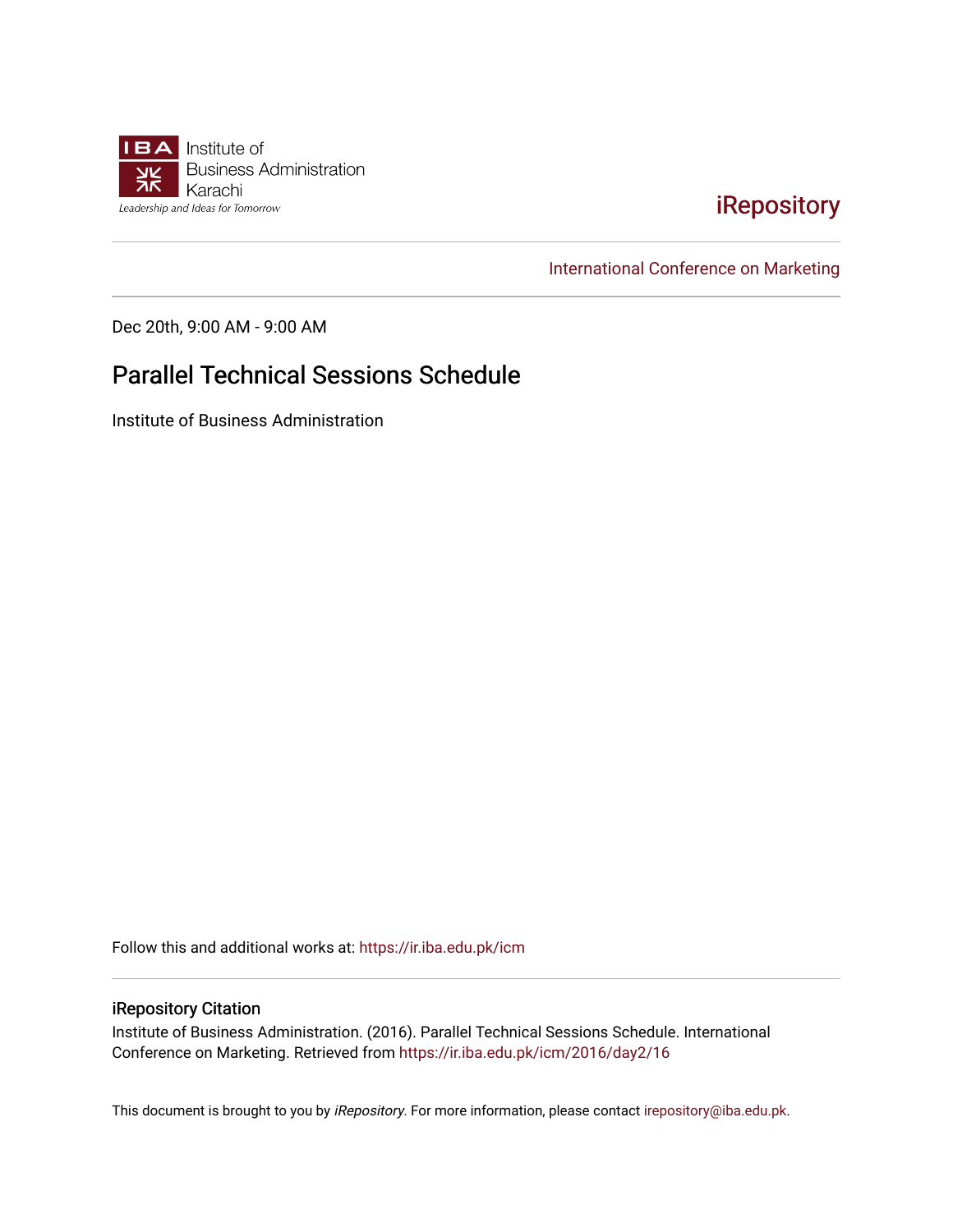# 3<sup>rd</sup> International Conference on Marketing



# **Theme: Bottom of Pyramid: Emerging Markets**



December 19 – 20, 2016

| Day 1: Monday, December 19th, 2016       |                                                                                                     |                                                                                                       |                                                                                                                               |                                                                                                                                                       |  |
|------------------------------------------|-----------------------------------------------------------------------------------------------------|-------------------------------------------------------------------------------------------------------|-------------------------------------------------------------------------------------------------------------------------------|-------------------------------------------------------------------------------------------------------------------------------------------------------|--|
| <b>Time</b>                              | Program                                                                                             |                                                                                                       |                                                                                                                               |                                                                                                                                                       |  |
| $1:00 \text{pm} -$<br>2:00 <sub>pm</sub> | <b>Lunch Break</b>                                                                                  |                                                                                                       |                                                                                                                               |                                                                                                                                                       |  |
|                                          | <b>Track: Marketing</b>                                                                             | <b>Track: Bottom of</b>                                                                               | <b>Track: Marketing</b>                                                                                                       | <b>Track: Green</b>                                                                                                                                   |  |
|                                          | <b>Communication</b>                                                                                | the Pyramid                                                                                           | <b>Strategy</b>                                                                                                               | <b>Marketing</b>                                                                                                                                      |  |
| 2:00 <sub>pm</sub>                       | "Customer's Attitude<br>towards Ramadan<br>Advertising"                                             | "What Constitutes the<br>Bottom of Pyramid<br>Market for Innovation?"                                 | "An agent-based approach<br>to vehicle dispatch and<br>route planning in a dynamic<br>milk collection network"                | "Moving Towards<br>Sustainable Consumption:<br>A Study of Reduce, Reuse,<br>and Recycle (3Rs) Adoption<br>among Malaysians"                           |  |
| 2:30 <sub>pm</sub>                       | "The Discourse: Doing it<br>differently - the Oreo<br>princess campaign"                            | "Traces of Company<br>Strategy for Bottom of<br>Income Pyramid in<br>Pakistan - A Probing<br>Analysis | "A study of buyers' and<br>sellers' perception of<br>organic foods in Pakistan:<br>towards a more effective<br>marketing mix" | <b>Trends on Green</b><br><b>Consumer Behavior (GCB):</b><br>"A Viewpoint from<br>Developed and Developing<br>Countries"                              |  |
| 3:00 <sub>pm</sub>                       | "Viral Marketing via the<br>New Media: The Case of<br><b>Communication Behavior</b><br>in WhatsApp" | "Rent Discrimination in<br>Sarajevo"                                                                  | "The Impact of Industry<br>Type, Business Age and Size<br>on Proactive and Responsive<br><b>Customer Orientation"</b>         | "Cosmopolitan<br>Orientation, Consumer<br>Consciousness, Green<br>Purchase Intention:<br>Mediating Role of Green<br>Trust (Green Field<br>Marketing)" |  |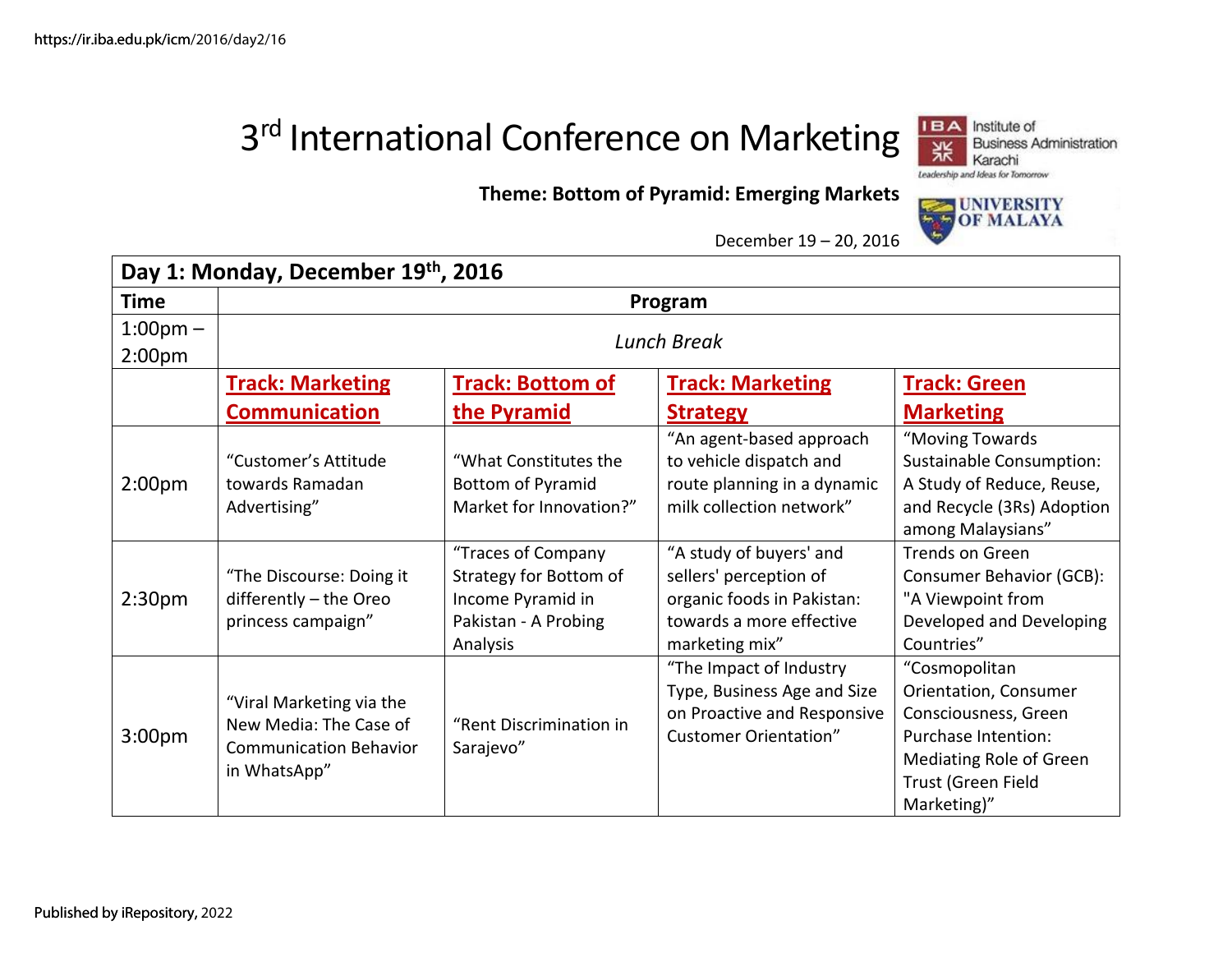| 3:30 <sub>pm</sub> | "Identifying factors leading<br>to the success of social<br>justice campaigns driven by<br>social networking engines<br>in engaging the online<br>youth audience" | "Ethics of Serving the<br><b>Bottom of Pyramid</b><br>Market - A Study in<br>Context of Indian Food<br>Market" | "Entrepreneurial Marketing<br>and Owner-managed Small<br>Firm Performance in<br>Pakistan" |  |
|--------------------|-------------------------------------------------------------------------------------------------------------------------------------------------------------------|----------------------------------------------------------------------------------------------------------------|-------------------------------------------------------------------------------------------|--|
|--------------------|-------------------------------------------------------------------------------------------------------------------------------------------------------------------|----------------------------------------------------------------------------------------------------------------|-------------------------------------------------------------------------------------------|--|

# **Track: Marketing Communication** *Track Chair: Dr. Salman Bashir*

### 2:00pm – "*Customer's Attitude towards Ramadan Advertising" # 17*

**Authors:** Farheen Khalid, Muhammad Sufyan Ramish, Junaid Ansari and Dr. Tariq Jalees.

Advertising for most of the brands increases significantly in Ramadan due to which this month appears more like Christmas Shopping festivals in West. Ramadan advertising has generated a lot of controversy in Pakistan. However, this paper will not address those controversies but will measure the effect of Ramadan advertisements on consumer attitude. Three hundred and ninety- one (391) students of different universities in Karachi participated in this study. The questionnaire adopted for this study had established reliabilities and validates which were re-ascertained for the present set of data. All the five constructs used in this study had five items all based on seven point Liker scale It was found that entertainment, information, credibility and good for economy have a positive effect on the consumers' attitude towards advertising, whereas, irritation has a negative effect on the attitude. The finding of this study will help the media industry in developing advertising strategies for developing a favorable consumer attitude towards advertising. Based on the results, which are consistent to earlier studies, the media industry could focus on credible source of ads, keeping the message informative, incorporating the element of entertainment and emphasizing on ethnocentrism. Limitation of the study is that consumer attitude in this study is measured in the domain of electronic media. Future studies could measure effectiveness of Ramadan adverting in other media including print and social media.

2:30pm – *"The Discourse: Doing it differently – the Oreo princess campaign" # 45*

**Authors:** Nida Aslam Khan and Jami Moiz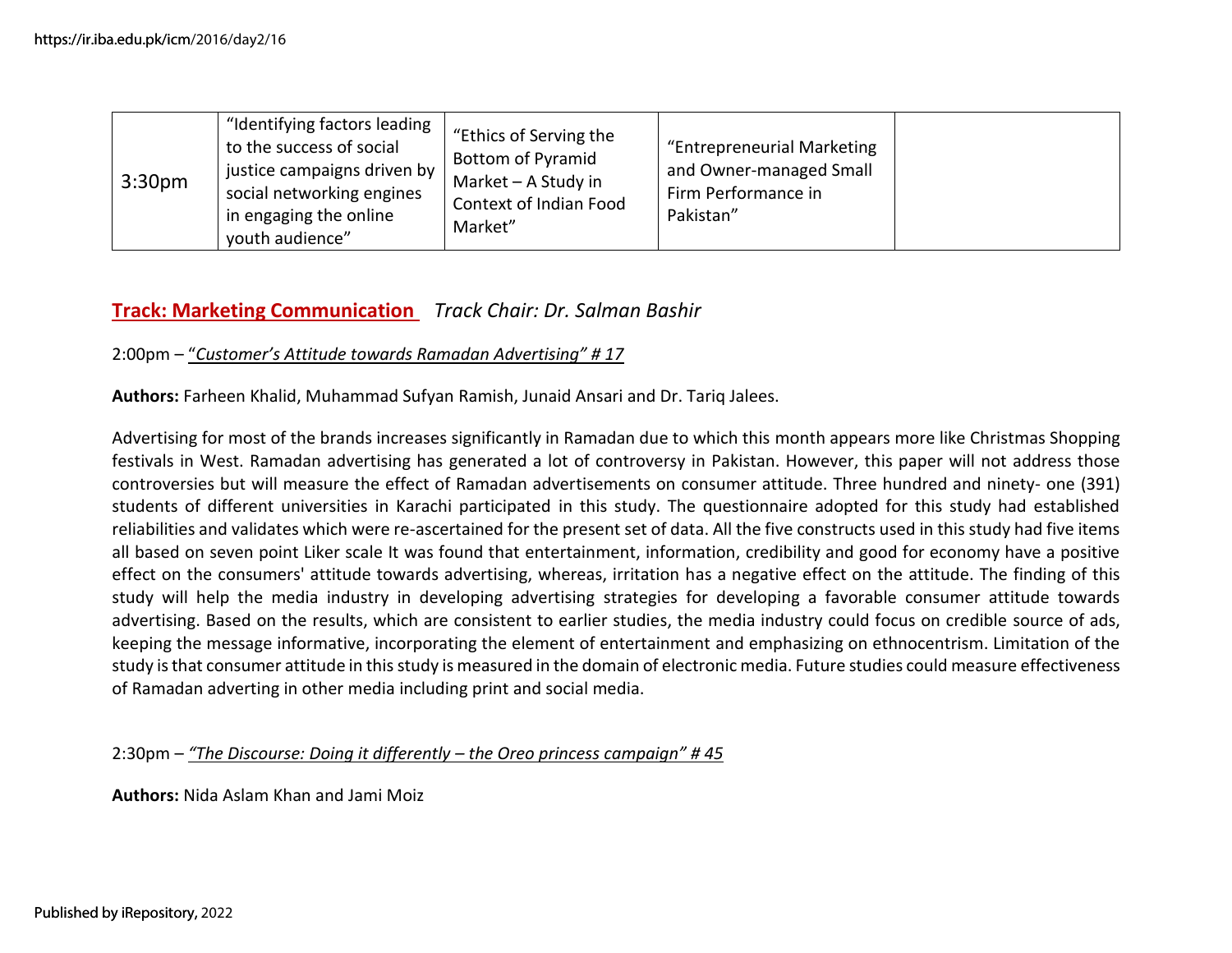This article brings forth a new perspective in the context of advertising in Pakistan and a unique standard classification structure for evaluating its communication. The three-fold components of *Ethos, Pathos* and *Logos* constitute to be the basis of understanding across many disciplines. Using the same essence of the persuasive communication model the other similar communication messages can be evaluated. This study evaluates how the Oreo Princess Campaign in Pakistan has pulverized the existing norms of communication and advertising with respect to Aristotle's tri-partite communication model. Our study provides a basis for further developing the foundation of an effective communication following the three rhetoric elements model for persuasive communication.

### 3:00pm – *"Viral Marketing via the New Media: The Case of Communication Behavior in WhatsApp" # 52*

### **Authors:** Wan Yu Chong and Yusniza Kamarulzaman

WhatsApp is the number one smartphone application in Malaysia. With its enormous user base in Malaysia and around the world, WhatsApp is a platform with great potential for viral marketing, which is a form of electronic word-of-mouth. Past literature indicates that the success of viral marketing greatly depends on the users' decision to forward viral content, with the users' intention being the key factor leading up to the action. The users' decision is crucial in viral marketing, as it is the action that triggers and brings forth a "viral" phenomenon. Although different models have been proposed in the area of SMS and electronic word-of-mouth viral marketing behaviour, these platforms do not work entirely the same way as WhatsApp, which is a mobile instant messaging application. In addition, the factors affecting user's participation in viral marketing, as suggested by past literature, has been rather scattered and lacks a consolidated view. To date, no study has been done to specifically examine the behaviour of Malaysian WhatsApp users and its implications in the area of viral marketing. Therefore, there is a need to focus on the forwarding mechanism of WhatsApp messages in the Malaysian context, and to identify the factors that influence users' intention to forward WhatsApp messages to their contacts. This research suggests a model of consumer intention to forward WhatsApp messages, and looks at the perceived message value (which comprises the perceived entertainment value of the message and perceived usefulness of the message), perceived ease of forwarding the message, and user's attitude. The research instrument is a validated questionnaire, which was distributed online and offline (as hardcopy survey forms) with Malaysian WhatsApp users as the target population. Descriptive data, such as users' message preference, is also collected in the questionnaire for a broader understanding of the target population's users' behaviour. Analysis methods, such as regression and Pearson's correlation analysis are employed in this study for the purpose of data analysis. The results of the analysis suggest that the message value and perceived ease of usage contribute to the positive attitude of the consumers towards forwarding WhatsApp messages to their contacts; while users' attitude mediates the relationship between these factors and the intention to forward WhatsApp messages. The main limitation of this research 2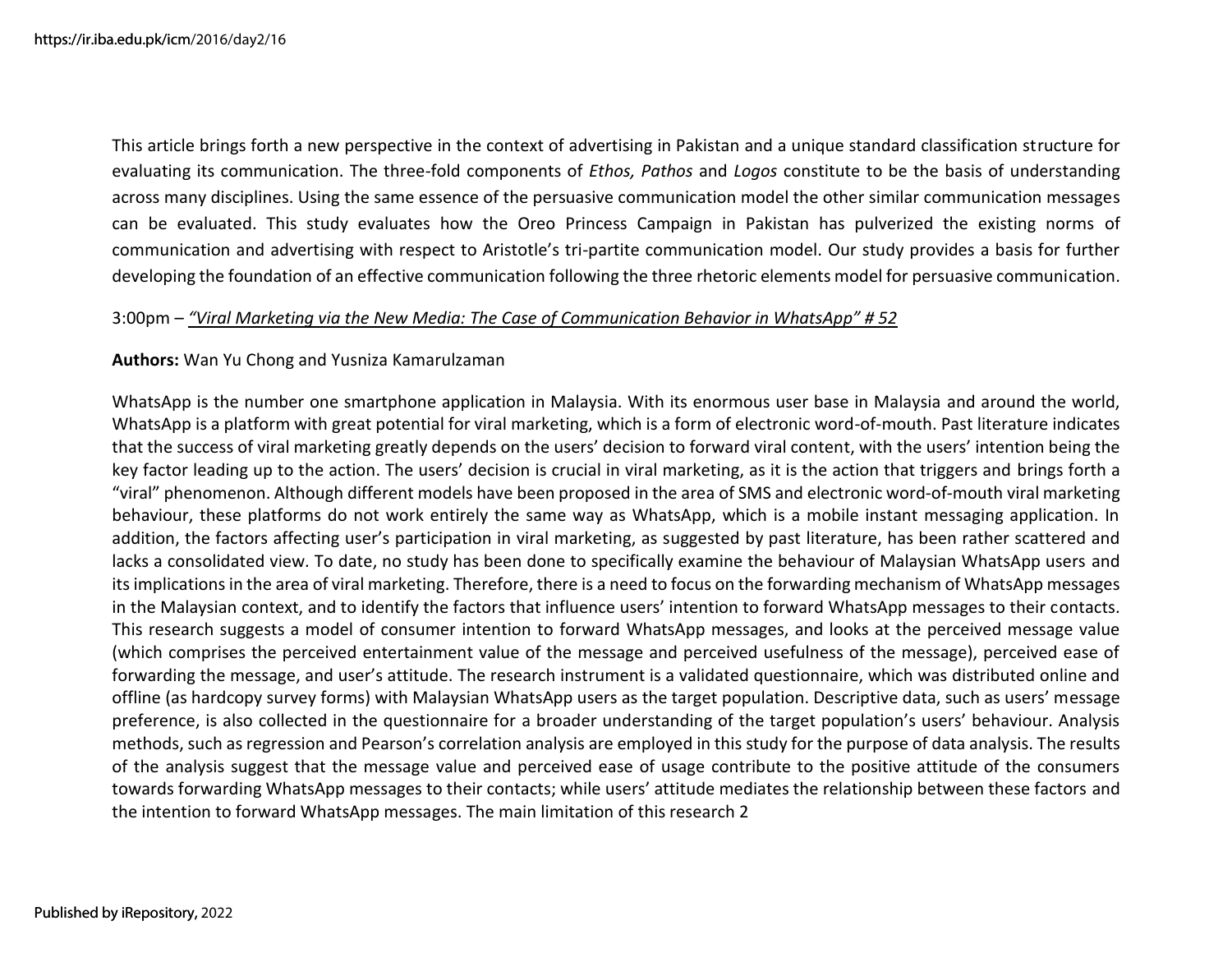is the lack of complete data for WhatsApp users in Malaysia. Although this does not affect the validity of the research results, such data would allow a better research design. The study results also show that there are factors that may be manipulated by organizations in order to create a "viral" wave for their marketing message, which may greatly enhance the impact of the marketing message at relatively low cost. Users' attitude is found to be one of the factors that greatly affects this mechanism, and one of the key factors that influences users' attitude is the perception or belief concerning a WhatsApp message, with purposive messages and entertaining messages being welcomed and preferred by Malaysian users. In terms of the contributions to theory, methodology and practice, the findings of the study are useful for organisations to develop a WhatsApp viral marketing strategy that may influence users to hit the "forward" button, thus creating a successful viral marketing campaign

# 3:30pm – *"Identifying factors leading to the success of social justice campaigns driven by social networking engines in engaging the online youth audience" # 8*

### **Authors:** Sara Khan, Rida Sarwar and Mehar Naeem

In the recent years there has been a significant exposure to relatively new media for communication. The online social media networking engines has not only facilitated the business organization but has opened the gateways of expression for the consumers. Facebook, Twitter and YouTube are now considered one of the key media to initiate a campaign which becomes viral in no time. A high percentage of such campaigns are based on social justice related to the violence, criminal, and injustice incidents taking place in Pakistan. The objective of this study was to identify factors that are leading to potential engagement of the online audience in social justice campaigns on social networking engines. The procedure to evaluate these factors was followed by conducting an extensive literature review of global researches carried out on the similar grounds, and measuring the intensity of factors leading to audience engagement through regression and correlation techniques. The data collection is done through questionnaires to measures the response of the online youth audience engaging in social justice campaigns. The practical implications of this research are highlighted in the paper.

# **Track: Bottom of the Pyramid** *Track Chair: Ms. Farah Baig*

### 2:00pm – *"What Constitutes the Bottom of Pyramid Market for Innovation?" (International Marketing Track) #42*

**Authors:** Fasiha Subhan and Amira Khattak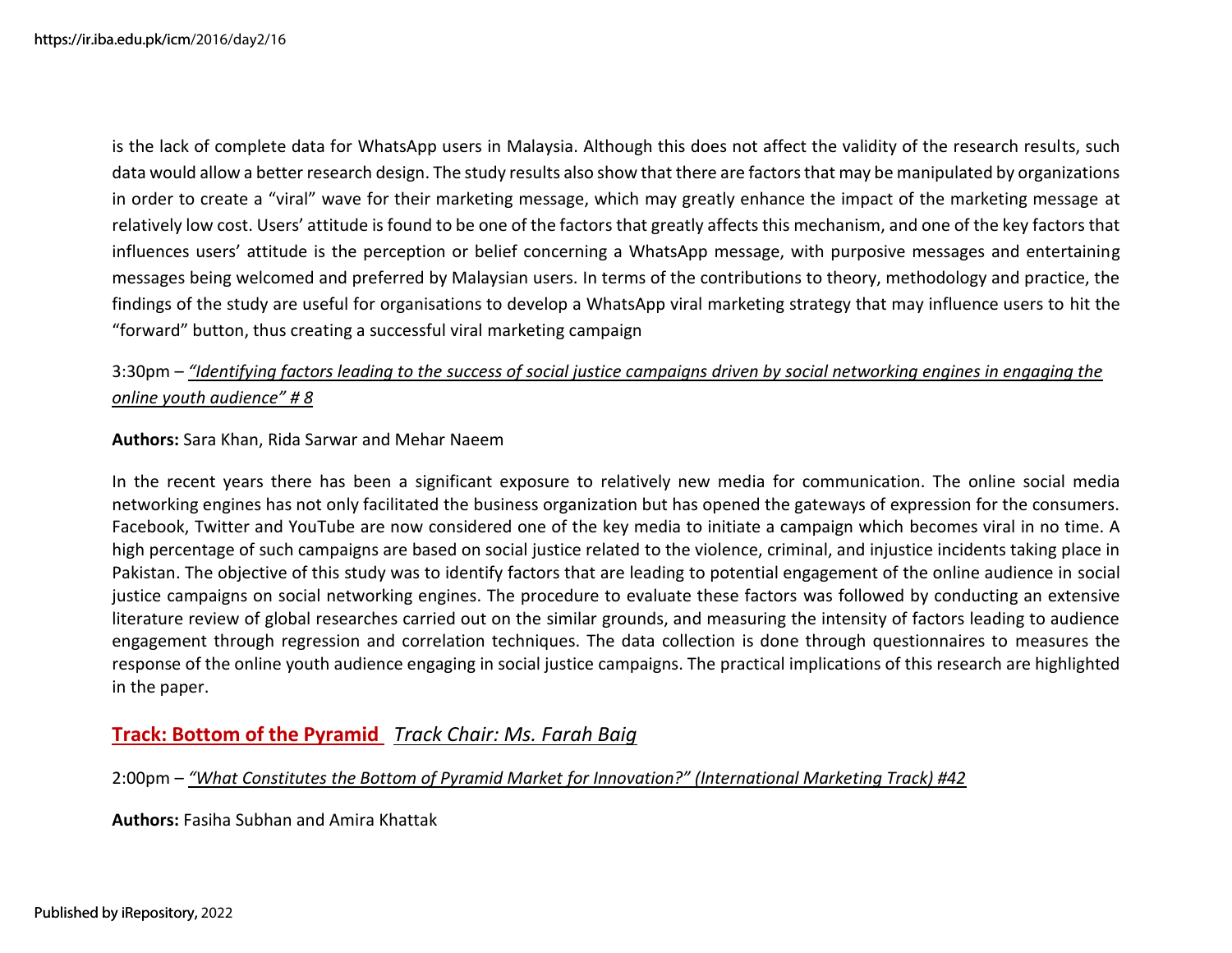https://ir.iba.edu.pk/icm https://ir.iba.edu.pk/icm/2016/day2/16

 Due to globalization and intense competition as a result of globalization, the scholars and practitioners have begun to explore the unreached potential market termed as Bottom of Pyramid (BOP). The BOP is a concept of dividing the world into the tiers of economic pyramid by keeping the privileged on the top and unprivileged poor at the bottom with more than 4 billion of population. The elaborated idea is to create win-win situation where companies' responsibility is not only focusing on increasing the wealth of investors but also creating wealth for BOP. Recent researches are emphasizing the role of innovation to serve BOP markets. However, the main question is that does this huge segment has the capability to become consumers, producers and entrepreneurs and can be profitable for the companies at the same time? The concept of poverty line and income is crucial in this sense to determine an ideal definition and boundaries of BOP for innovation. Hence this research is an attempt to analyze view points of various theorists and organizations about the agreed income level of a typical BOP. It was found that the poverty line in the literature ranges from earning of \$1 to \$16 per day. On the basis of critical analysis, this research redefined the poverty line of BOP as \$5.68 per day earning. Further, the research concludes with definition and boundaries of an ideal BOP market for innovation purposes.

### 2:30pm – *"Traces of Company Strategy for Bottom of Income Pyramid in Pakistan - A Probing Analysis" (Marketing General) #9*

**Authors:** Mohammad Ekhlaque Ahmed, Marium Mateen Khan and Mohammad Taha Kalam

The following exploratory research is an attempt to probe the awareness of this concept among selected renowned companies in Pakistan. The research focused on what contributions have been made by the selected companies so far and how the marketing strategies for Bottom of the pyramid are structurally shaping up in the Pakistani context.

This paper highlights the involvement of companies with the BoP audience where they have been successful in keeping operations profitable while market development has been on a low with significant room for innovation. The research confirms awareness of the concept of 2 BoP in all industries though what may be understood as BoP at Unilever is called as 'unbanked population' in banking industry. Respondents went on to clarify that BoP markets exist in both rural and urban centers depending upon the consumer buying power. The concept is also engraved in the strategy planning process like in case Unilever Pakistan; this is part of their initiative called Unilever Sustainable Living Plan focusing to achieve their vision of doubling the size of business by creating much larger social impact. We have found similarity in the approaches of Pakistani organizations with regional and global companies as far as conceptual framework is concerned. Organizations in Pakistan are also working in line with strategic themes as identified from the practices of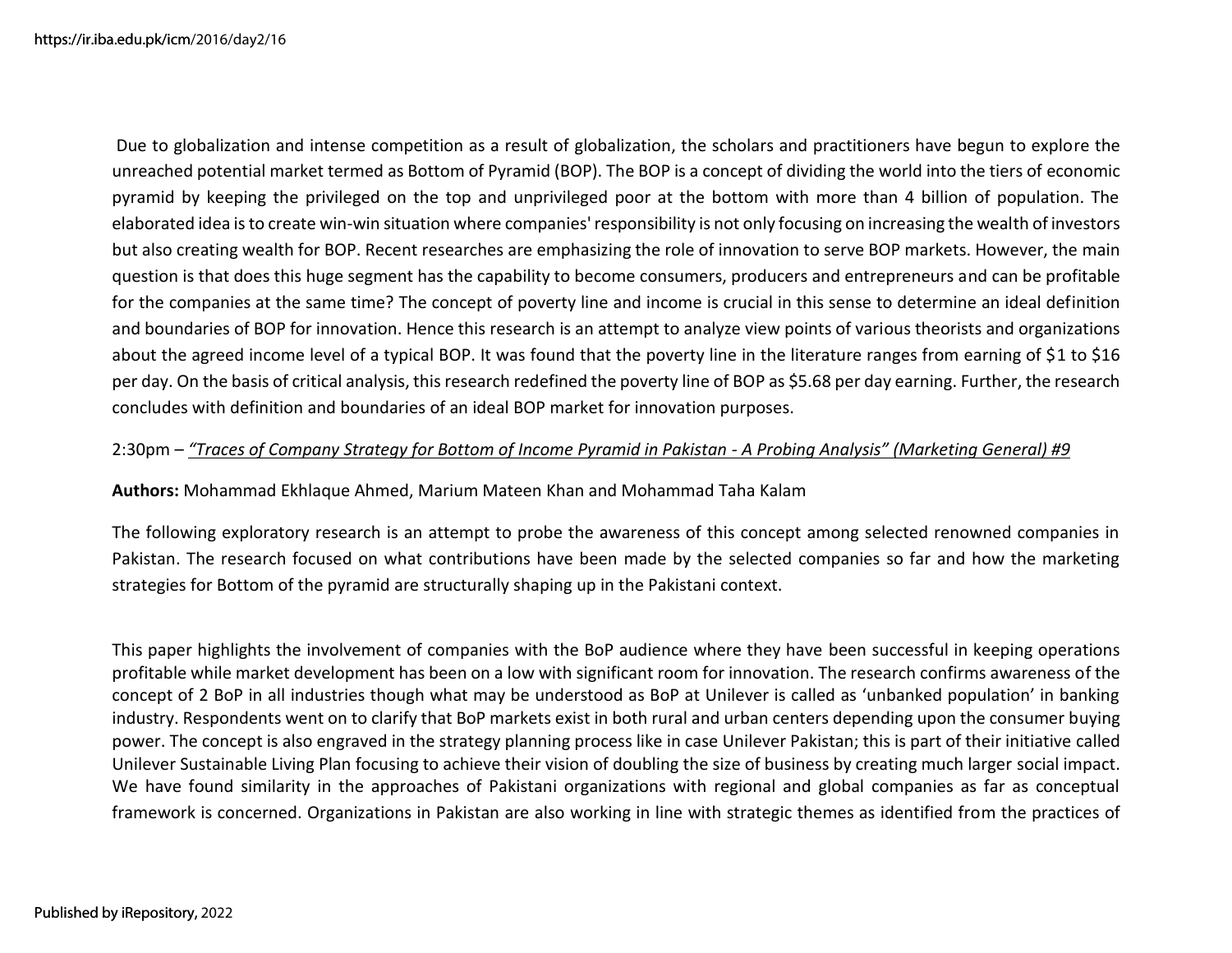organizations in other countries. We have found that this concept has been mostly applied by different industries as an extension of their normal business strategies finding an opportunity in the emerging BoP markets. This has not been so far dealt with a structural approach for creating a social impact. The limitation in the approach restricts wider adaptation and integration in the organizational culture and strategic thinking. Eyring, Johson, & Nair (2011) found that mere extension of standard product, price, channel and promotion strategies will not give results in rural markets. Value propositions has to be first discovered based on study of consumer's social and income issues, subsequently connecting them to a new business model for BoP.

### 3:00pm– *"Rent Discrimination in Sarajevo" #51*

### **Authors:** Recai Aydin and Sejma Aydin

Following the relative stabilization of the country after Dayton Peace agreement, B&H has been attracting growing number of foreigners who come to Bosnia for work or education. In recent years, Ilidza area of Sarajevo city has faced with an influx of such foreigners due to recently established university campuses in the area. This development caused large number of foreign students and professors, mostly from Turkey, to reside in and around Ilidza. This study investigates if these foreign students and professors face with discrimination in the rental market, using Oaxaca-Blinder decomposition method as a statistical tool. Ordinary least square (OLS) regressions under different specifications were applied and all of them revealed a significant coefficient for "foreign" dummy, indicating a significant difference between what locals pay and foreigners pay for the rent among IUS students and staff members. Further analysis with Oaxaca-Blinder decomposition method indicated that foreigners pay higher amount of rent in the area as they generally reside in better quality apartments. However, the difference in rent cannot be completely explained with the characteristics of the rental unit. Hence, this study finds an evidence of rental discrimination. The results are found to be similar when only student sample is used by excluding the staff members.

3:30pm– *"Ethics of Serving the Bottom of Pyramid Market- A Study in Context of Indian Food Market" # 15* 

**Authors:** Yukti Sharma and Dr. Reshma Nasreen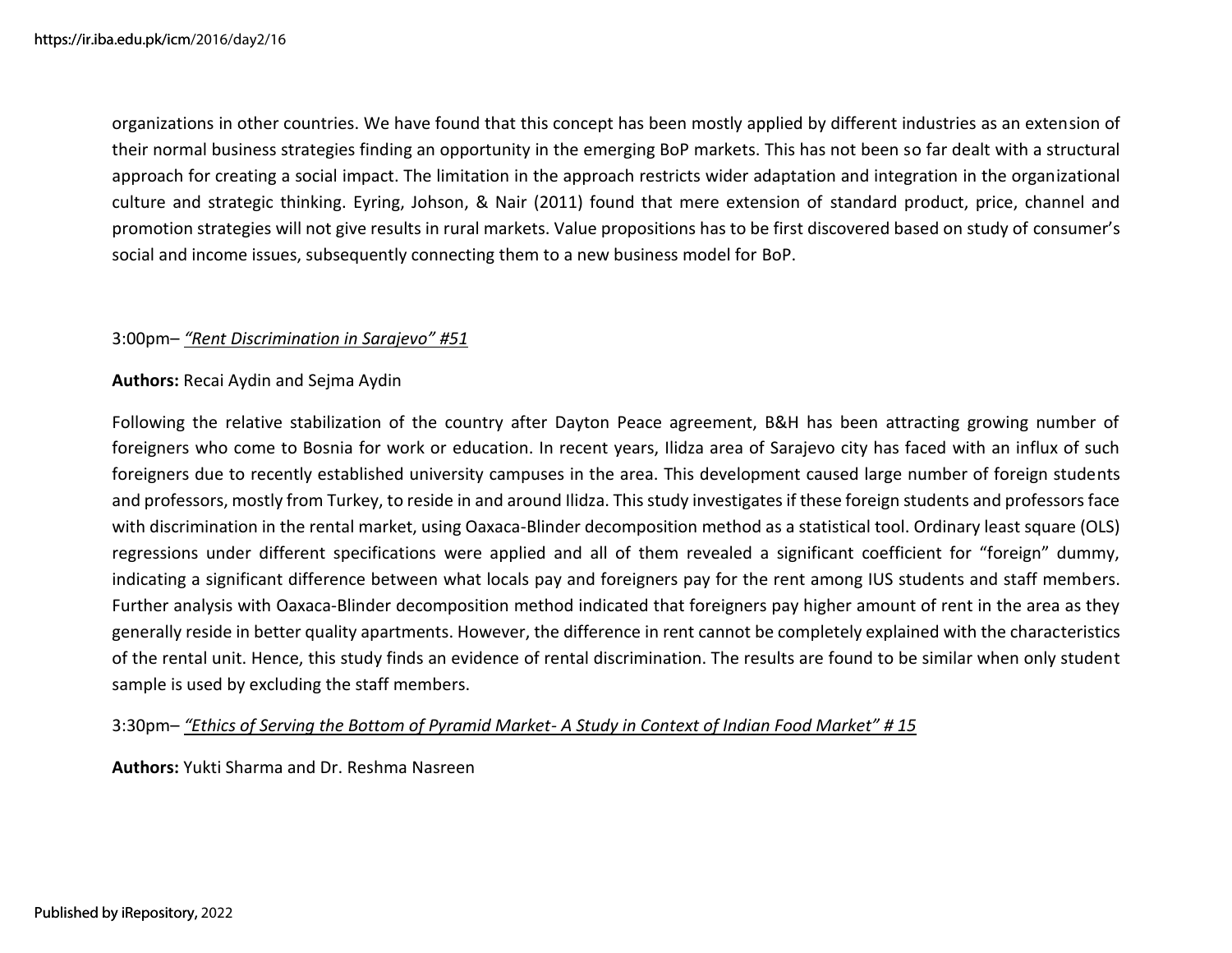BOP 1.0 proposition considers bottom of the pyramid (BOP) market as consumer and a market based approach for alleviating poverty. Free market mechanism fails to inculcate the role of state for protecting the interest of vulnerable consumer. This paper reviews the vulnerabilities of BOP consumers and reality of marketing strategies used for engaging this segment. This paper also presents, the current legislative framework and suggestive guidelines to be considered while forming a marketing mix based on consumption behaviour of subsistence market. It suggests a theoretical framework for ethical interaction in free market mechanism. Further this paper reviews and provides recommendation for marketers and policy makers for formulating and implementing policy at BOP.

Key findings that emerged are that the existing legislative framework fails to recognise complexity of BOP environment and there is an absence of concrete BOP legislative framework

### **Track: Marketing Strategy** *Track Chair: Dr. Yusniza Kamarul zaman*

### 2:00pm – *"An agent-based approach to vehicle dispatch and route planning in a dynamic milk collection network" # 33*

### **Authors:** Mohammad Mumtaz

Milk collection research has taken a static approach to vehicle route planning where vehicle routes are determined before the milk collection tankers leave the central depot (dispatch point) for milk collection. However, milk collection is a dynamic phenomenon where milk collection requests may arrive after the vehicles have left the dispatch point. In this paper we develop an agent-based model for vehicle dispatch policy and route planning in a dynamic milk collection environment. The model is tested under various conditions present in a milk collection network. Data is collected from a large dairy processor in Pakistan. The model is found robust under all conditions tested.

### 2:30pm – *"A study of buyers' and sellers' perception of organic foods in Pakistan: towards a more effective marketing mix (Green field marketing)" # 14*

### **Authors:** Sara Khan

Issues of food safety, nutritional value as well as environmental and ecological damage as a result of agricultural abuse have acquired global significance. Many people are looking for equitable, less cruel and sustainable answers to these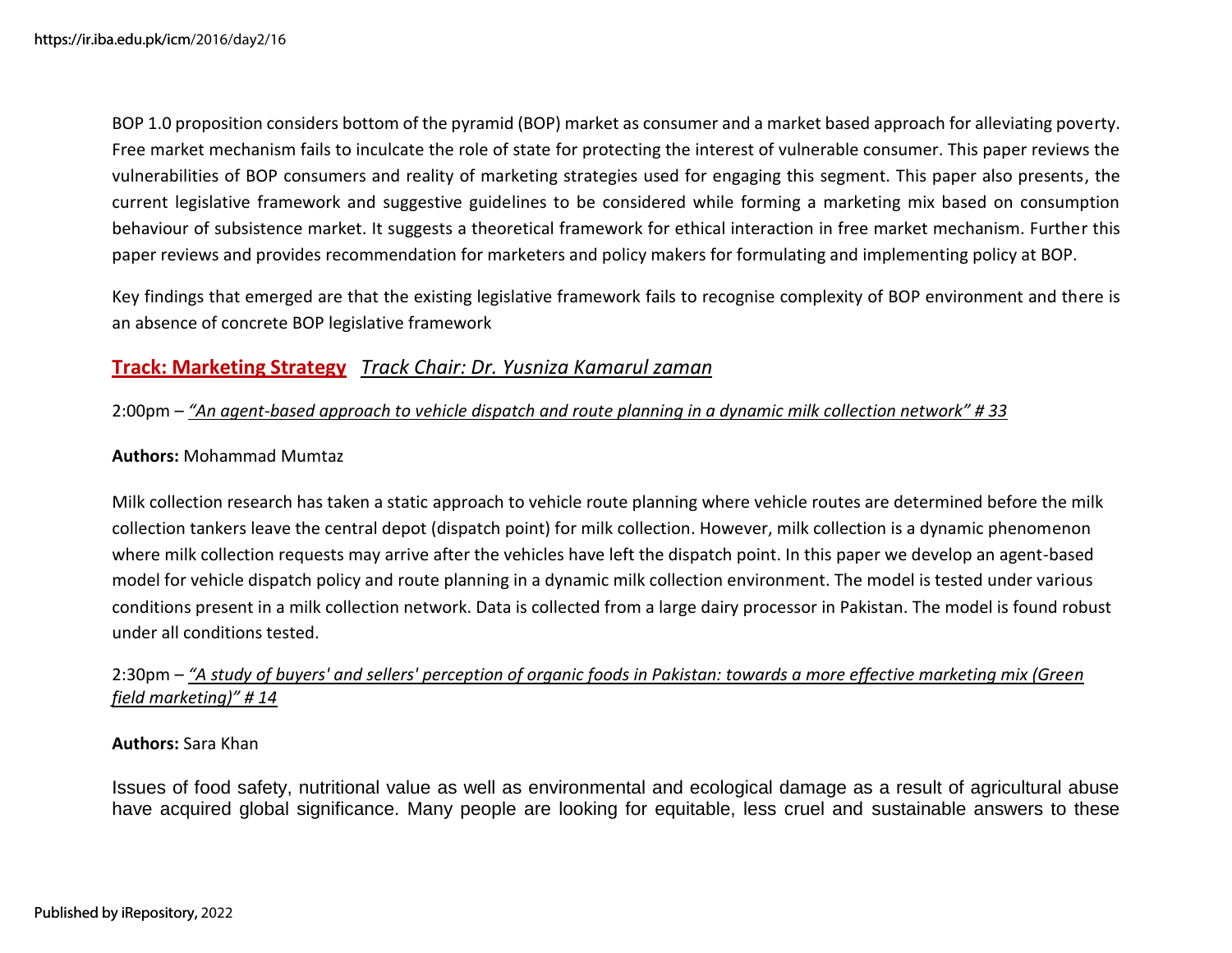problems. Organic food products are one such solution to people's food and agricultural needs. Looking at the viewpoints of both consumers and producers, this research undertakes to study the marketing mix of the organic foods market in Pakistan and explores marketing solutions to enhance its development (research objective). Using qualitative interviews and thematic analysis, respondents' answers are coded and analyzed to put forward their opinions and recommendations for strengthening the marketing of the aforesaid products. The theme of the paper is marketing mix, with product, price, place, promotion and packaging being the relevant categories. It was seen that almost all respondents considered chemicalfree clean foods more healthy and tasty. Some purchased organic foods regularly for the purpose, some hatever clean and safe solutions (whether organic or not) they could conveniently find and some were not involved enough to look for options better than what they were already consuming. Price and availability were cited as the main reasons that deterred people from buying organic food products. Many producers and even a few customers also felt organic products were locked up in the narrow positioning of 'rich man's health foods.' Hence there was a need to promote them more 'holistically' from the point of view of not only health, but also ecological and environmentally safety, and as more humane and sustainable alternatives to conventional agriculture. Responsibility for this needed to be shouldered by all - consumers, producers, doctors, environmental and animal right activists and governmental agencies. The purpose of the research is to present stakeholders of the organic foods market in Pakistan with an informed marketing perspective in order to facilitate them to take more effective decisions. A contribution of this paper thus lies in providing marketing knowledge and recommendations for the organic foods market in the country.

### 3:00pm – *"The Impact of Industry Type, Business Age and Size on Proactive and Responsive Customer Orientation (Market Strategy)" # 37*

### **Authors:** Corrinne Lee and Norbani Che Ha

This study investigates on proactive customer orientation and responsive customer orientation among business units operating in the technology, information, communication and entertainment (TICE) industry of Malaysia. The impact of the demographic factors of these business units on proactive customer orientation and responsive customer orientation is examined. The specific demographic factors are (1) industry type, (2) business unit age by year of establishment, (3) business unit size according to the number of employees, and (4) business unit size according to the annual sales turnover.

### 3:30pm – *"*FOUNDER CHARACTERISTICS AND SMALL FIRM PERFORMANCE IN PAKISTAN*" # 48*

**Authors:** Ejaz Mian and Osman Mohamad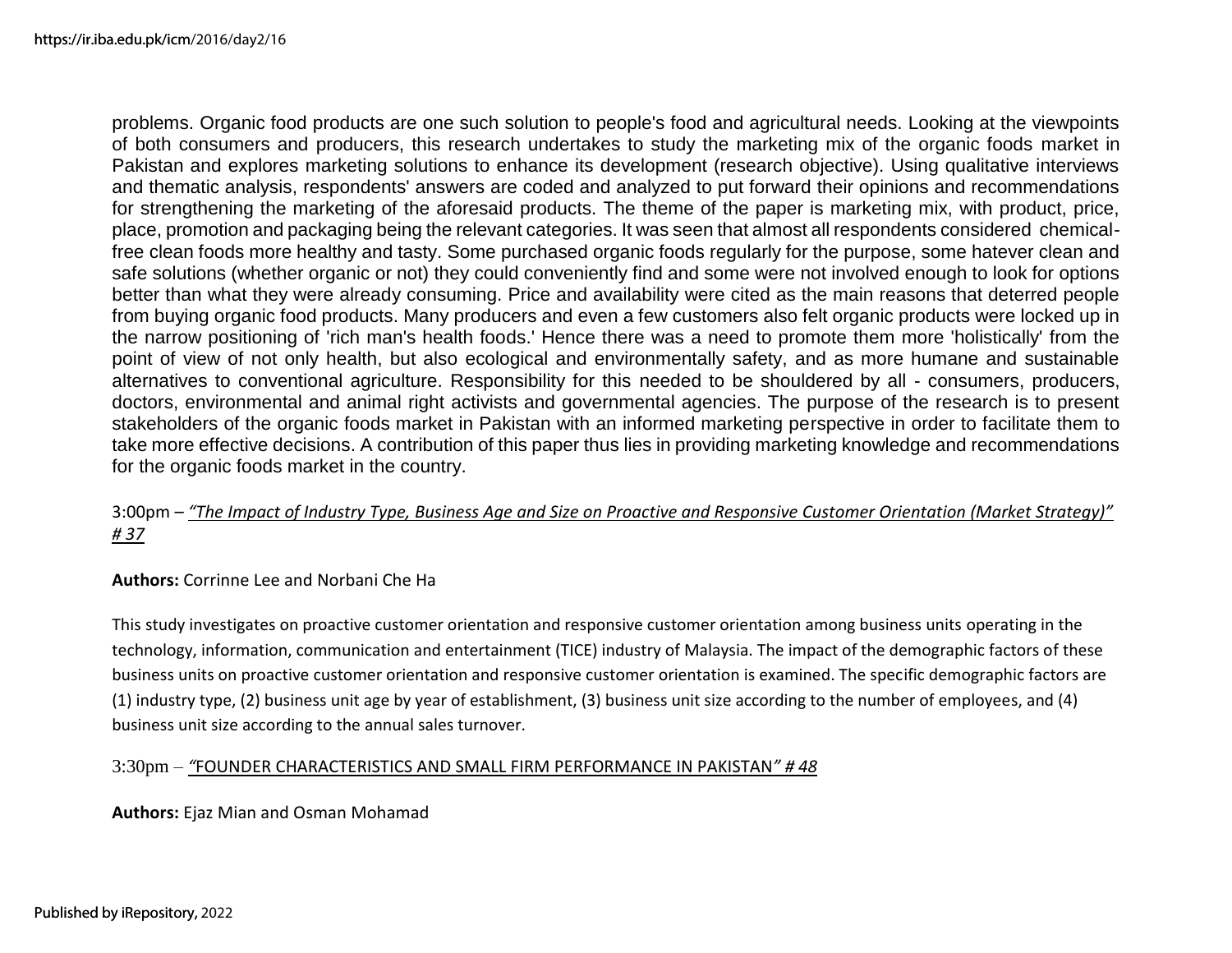Although there is a large body of research on small firms, there is dearth of studies on small firms in developing countries. Developing countries present new sets of challenges which need new approach. Small firm founders in developing countries often lack marketing and general management knowledge, have low levels of literacy, lack training facilities for various types of skills, and have weak government support and infra-structure. Literature suggests founder characteristics have profound effect on the performance of small firms. This study seeks to investigate role of founder characteristics in performance of small firms in Pakistan. Small firms are defined as firms with 6 to 50 employees. A total of 440 firms from the manufacturing and services sector are selected from metropolitan Karachi and data is collected through a questionnaire. Survey instrument was a questionnaire with two parts. The first part included 17 questions related to information about founders and part two consisted of 5 questions related to performance. The questionnaire was personally administered through personal visits. Questionnaire is based on eighteen questions relating the variables of the study. Stratified random sampling is used. Innovation, proactive-ness and motivation are found to be significantly related to performance.

# **Track: Green Marketing** *Track Chair: Dr. Amrul Asraf*

2:00pm – *"Moving Towards Sustainable Consumption: A Study of Reduce, Reuse and Recycle (3Rs) Adoption among Malaysians" #50*

**Authors:** Regina Yan Ginny and Yusniza Kamarulzaman

Over the last decade, rapid globalization, industrial development, economic growth and technological advancement has resulted in population growth and unprecedented changes to the social and cultural lifestyle in Malaysia. One of the dramatic increase was witnessed in the consumption of goods and services due to the rising household income and progressive consumption-oriented lifestyles; which on one hand, helps to stimulate economic activities, but on the other hand, and poses threat to the diversity and stability of the natural environment in various ways. Hence, the key purpose of this study is to identify the factors that affects 3Rs adoption among Malaysians by proposing a model for the prediction of 3Rs adoption, deriving upon Stern et al. (1999) and Stern's (2000) Value-Belief-Norm model with the inclusion of perceived behavioral control from Ajzen's (1991) Theory of Planner Behavior. A total of 407 respondents have been collected and qualified from all over Malaysia who were actual adopters of 3Rs. The descriptive results demonstrate a profile, behavior and experience of consumers towards 3Rs adoption. The regression analysis was utilized to test the hypothesized relationships among the constructs. All six hypothesized links were supported. Furthermore, the Sobel test confirms that the new ecological paradigm acts as a mediating variable to altruistic value, biospheric value and egoistic value and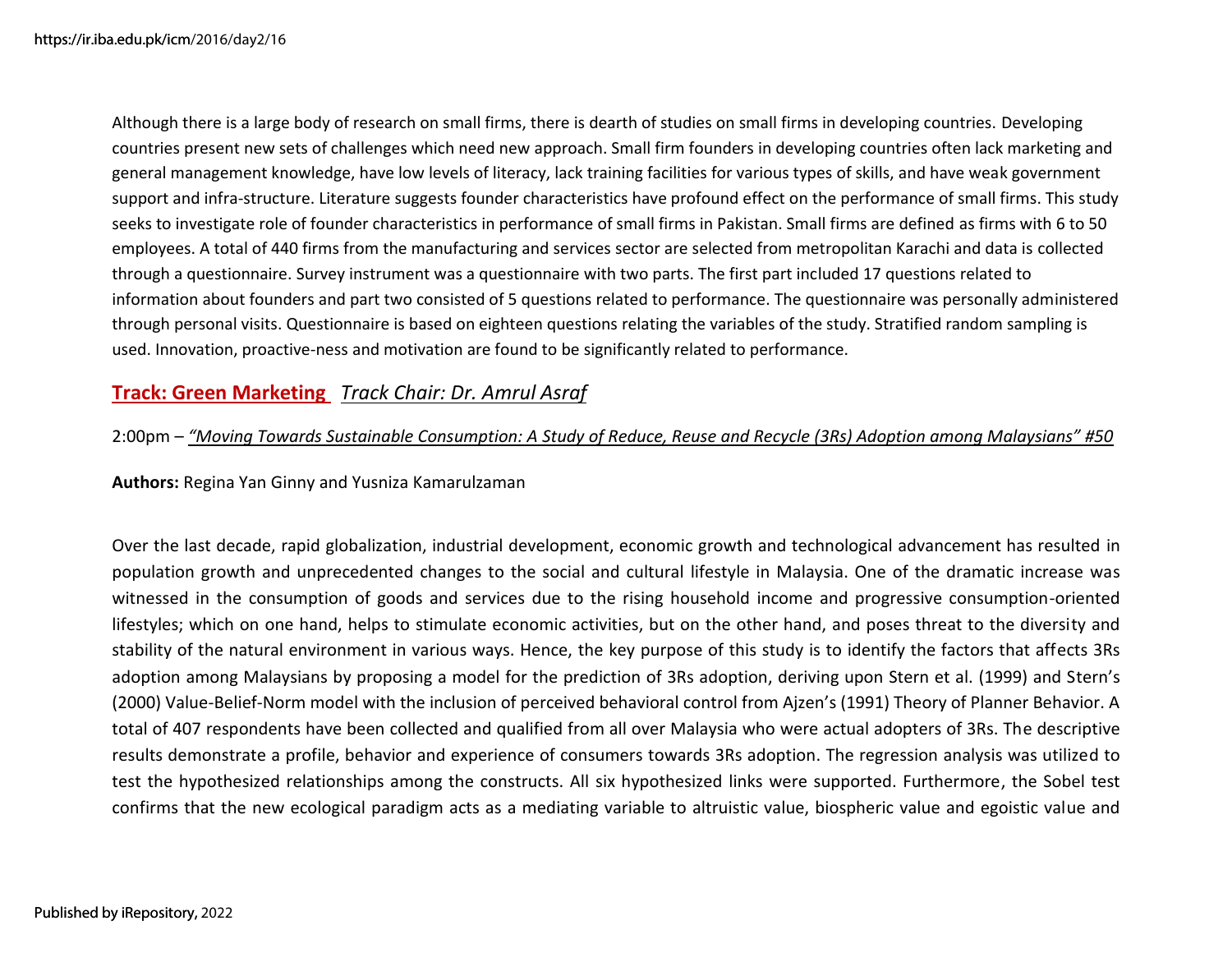directly affects the adoption. Ultimately, the statistical and explanatory power of the model was established. The findings clearly indicate several key contributions to both marketing theory and practice. It was proven that new ecological paradigm is the key determinant of 3Rs adoption decisions, and then followed by perceived behavioral control. Also, biospheric value is the key influence on new ecological paradigm, followed by altruistic value and egoistic value. The study also reveals that recycling behavior is different from waste reduction and reusing behavior. Overall, there are more Malaysians performing recycling behavior as compared to reducing and reusing waste.

### 2:30pm – "*Trends on Green Consumer Behavior (GCB): A Viewpoint from Developed and Developing Countries" # 39*

### **Authors:** Siti Aisyah Asrul

Green consumers are those who purchase and consume green products and the one who persevere the environment with being green. The effort of these green consumers is with regards to their awareness of how the environment has been savagely polluted and they are working hard to reduce the pollution by saving the environment. They play their role as one of the living mechanism with purchasing and consuming eco-friendly products and even influence their family and peers to be part of it. Green behaviour has been well-developed by the consumers all around the continents, be it from developing country or developed country. Therefore, the green consumer behaviour has been introduced academically for the reference of educators and marketers to help them having an in-depth understanding and educate the consumers who yet develop this behaviour in them. The green consumer behaviour of each country is educated and understood differently as the behaviour is hard to measure. This is also due to inherent differences in lifestyles, beliefs, cultures and practices. Some of the countries find this behaviour as new and it is hard to change. In order to have an overview of all trends from developing and developed countries This paper merely discussed the trend of green consumer behaviour by accumulating the findings of a previous study done by the researchers in the scope of developing countries and developed countries on how the green consumer behaviour of each country are developed per se. This study was conducted by reviewing secondary data from academic journals and relevant materials. This study also discussed the challenges faced by both consumers and marketers in order to sustain the green consumer behaviour. The limitation of this study is that the literature with regards to green consumer behaviour is not adequate as for developing countries. This might be because of not many developing countries are familiar with being green. This trend of green consumer behaviour is exemplified in order to help other researchers and marketers to overlook the trend in one write-up.

# 3:00pm – *"Cosmopolitan Orientation, Consumer Consciousness, Green Purchase Intention: Mediating Role of Green Trust (Green Field Marketing)" # 43*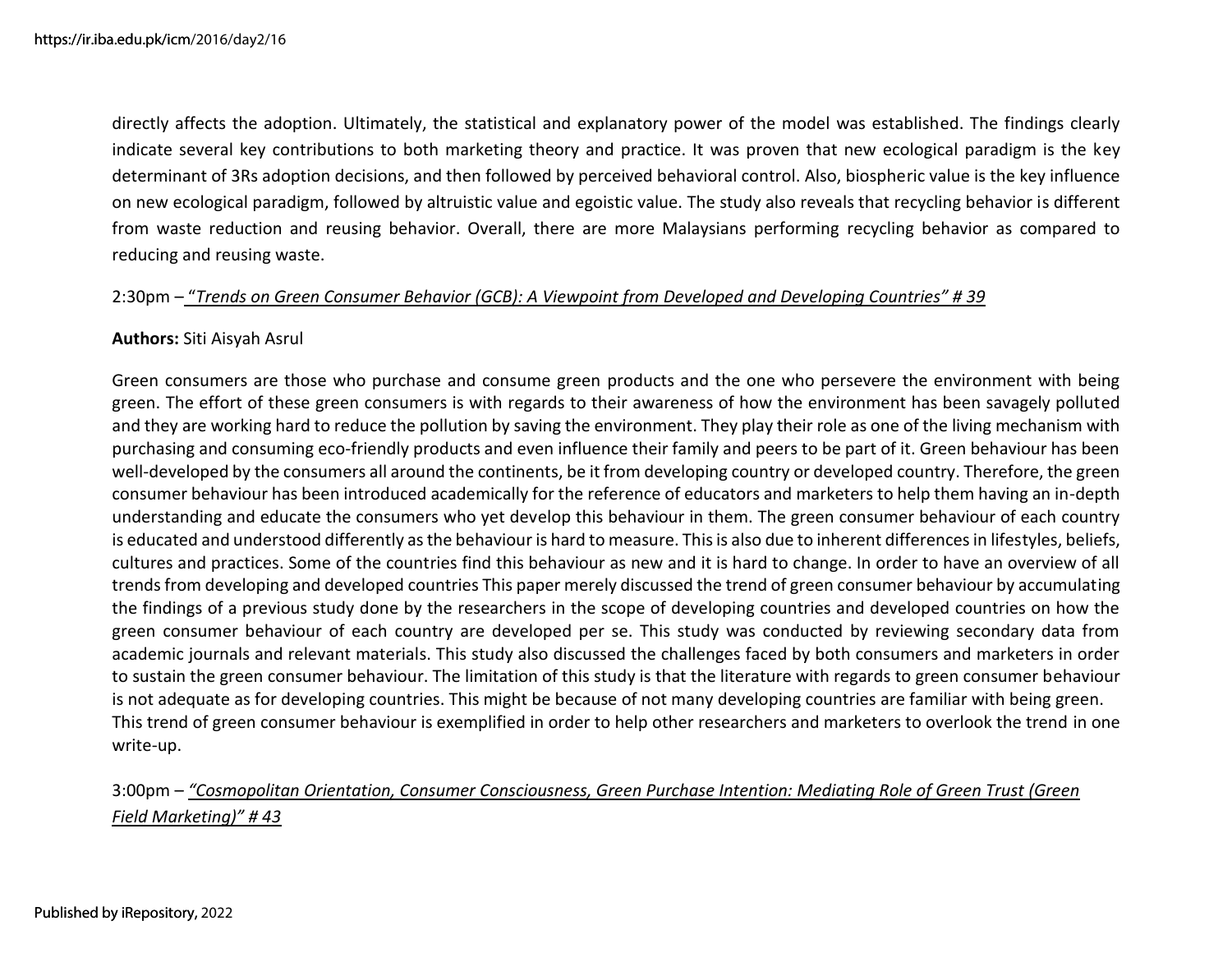**Authors:** Muhammad Danish, Amira Khattak and Kamal Badar

At the *dawn of 21st century, climate change is a biggest global challenge for all stakeholders to cope with it. Particularly firms being biggest contributors are investing time and efforts to shift their business processes and products toward environment friendly ideas. Concurrently, firms are also increasing outreach in developing countries and eager to understand what factors contribute in green purchase intention of consumers in developing countries. Due to emergence of social media, people can easily become part of the world, follow global norms / lifestyle and gain cosmopolitan orientation without geographical exposure. Voluminous literature on green purchase intention has been documented from demographic, personality and attitudes perspectives. However, how cosmopolitan orientation play role in increasing green purchase intention is still under theorized. Pakistan being a developing country with 100 million population of young consumers of less than 30 years of age, liberalized policies and highly connected with globe offers an attractive potential market for firms. Hence this study, based on consumer culture theory and expanded rational expectation (ERE) model, examines the impact of cosmopolitan orientation on consumers consciousness (environment and health) and then substantiate up to what extant these consumer consciousness likely to influence green purchase intention. Generally markets where consumer rights are not practiced the chances of scepticism increases. Thus study determined up to what extent green trust mediate the relationship between consumer consciousness and green purchase intention. Survey method was used with sample of 300 young students of less than 30 years of age of public and private universities located in Karachi and Islamabad cities of Pakistan. A self-administered questionnaire was filled applying convenient sampling technique between September and October 2015. The regression analysis was used to test hypothesis and interactions. Results show that cosmopolitan orientation stimulate consumer environmental and health consciousness that are rigours determinants of green purchase intention with condition that if green trust on green product is positive. This study recommends that firms should communicate explicitly their social contribution, having standardized advertising campaign and clearly explain the benefits of green products for health, environment and society.* 

| Day 2: Tuesday, December 20th, 2016 |                     |                        |                        |                         |
|-------------------------------------|---------------------|------------------------|------------------------|-------------------------|
| <b>Time</b>                         |                     |                        |                        |                         |
| 1:00 <sub>pm</sub>                  | <b>Lunch Break</b>  |                        |                        |                         |
|                                     |                     |                        |                        |                         |
| 2:00 <sub>pm</sub>                  |                     |                        |                        |                         |
|                                     | <b>Track: Brand</b> | <b>Track: Consumer</b> | <b>Track: Research</b> | <b>Track: Marketing</b> |
|                                     | <b>Management</b>   | <b>Behavior</b>        | <b>Methodology</b>     | & Innovation            |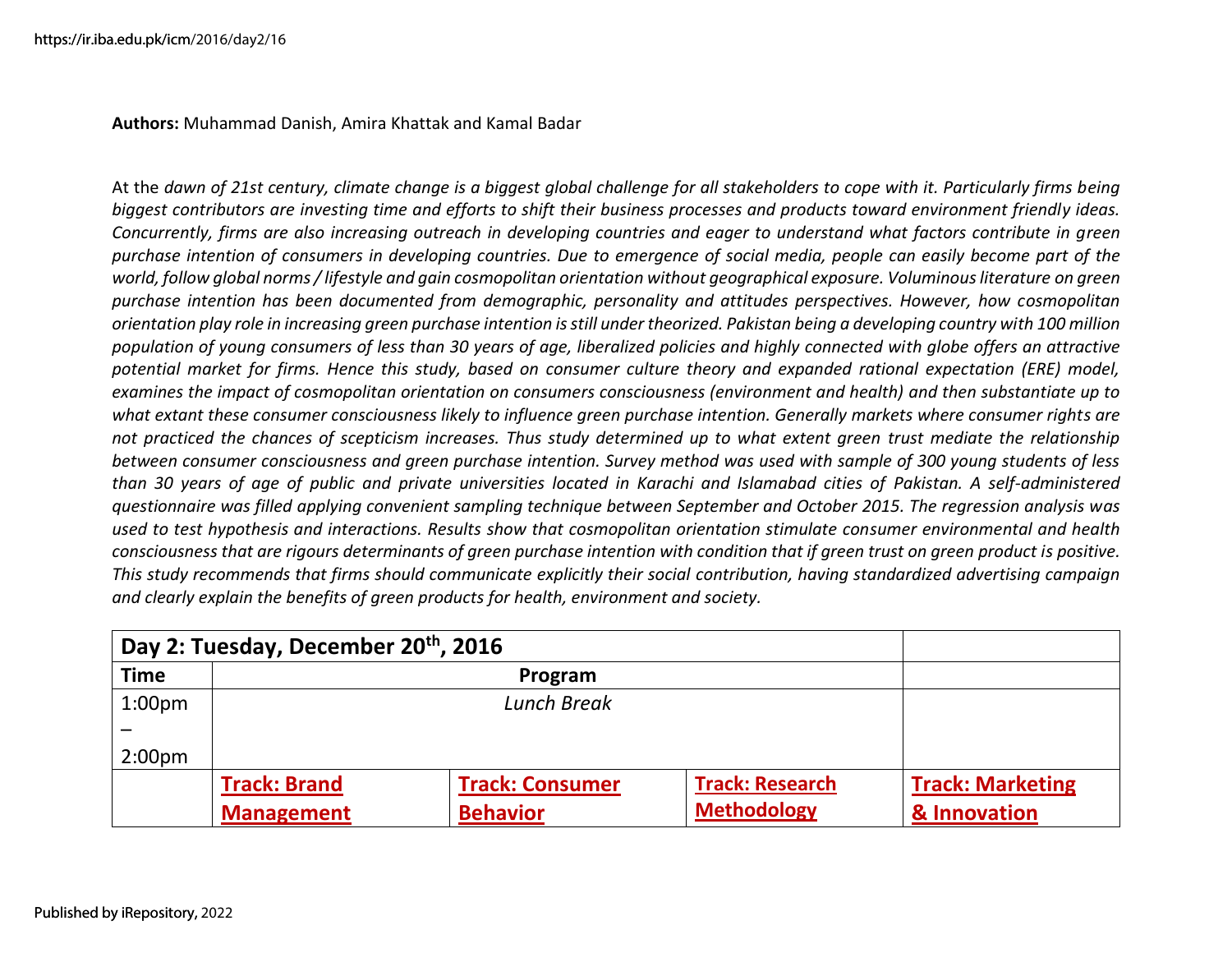| 2:00 <sub>pm</sub> | "Comparative study: Effect   | "Structural Effect of         | "Heuristics of Applying        | "Empirical Determinants    |
|--------------------|------------------------------|-------------------------------|--------------------------------|----------------------------|
|                    | of color on major Chocolate  | Psychological Capital on      | <b>Statistical Tests Using</b> | of Product Innovation in   |
|                    | brands in Pakistan"          | Online Purchase Intention"    | Appropriate                    | Micro-enterprises in       |
|                    |                              |                               | <b>Measurement Scales"</b>     | Pakistan - An Exploratory  |
|                    |                              |                               |                                | Analysis"                  |
|                    |                              |                               |                                |                            |
| 2:30 <sub>pm</sub> | "Brand Switching Behavior    | "Towards a better             | "Re-clarification of           | "Identification of         |
|                    | of Muslim Consumers; The     | understanding of fashion      | Corporate Character Scale      | perceived quality          |
|                    | Road Not Taken"              | clothing purchase             | (Davies et al., 2003) in       | attributes and its         |
|                    |                              | involvement"                  | Upscale Hotels"                | influence on brand         |
|                    |                              |                               |                                | attitude and purchase      |
|                    |                              |                               |                                | intentions in context of   |
|                    |                              |                               |                                | car buying"                |
|                    |                              |                               |                                |                            |
| 3:00 <sub>pm</sub> | "Tactics to save Brands from | "The Influence of Religiosity | "Translating practice          | "Online grocery in         |
|                    | permanent failure"           | on the Shopping Orientation   | theory into consumer           | Pakistan: A remote         |
|                    |                              | of Muslims in Karachi"        | research with coherent         | proposition or an exciting |
|                    |                              |                               | research strategies"           | opportunity?"              |
| 3:30 <sub>pm</sub> | "The mediating role of brand | "The Influence of Personal    | "Micro Credit System for       |                            |
|                    | image of health product      | and Product Factors on Gift   | <b>Increasing Female</b>       |                            |
|                    | brands on consumer-brand     | 'Purchase Intention"          | Employment and                 |                            |
|                    | relationships in social      |                               | Entrepreneurship in            |                            |
|                    | media"                       |                               | Turkey"                        |                            |

# **Track: Brand Management** *Track Chair: Dr. Ejaz Mian*

2: 00pm – *"Comparative study: Effect of color on major Chocolate brands in Pakistan (Branding and Packaging)" # 11* 

**Authors:** Khawaja Saad Sohail and Sarah Khan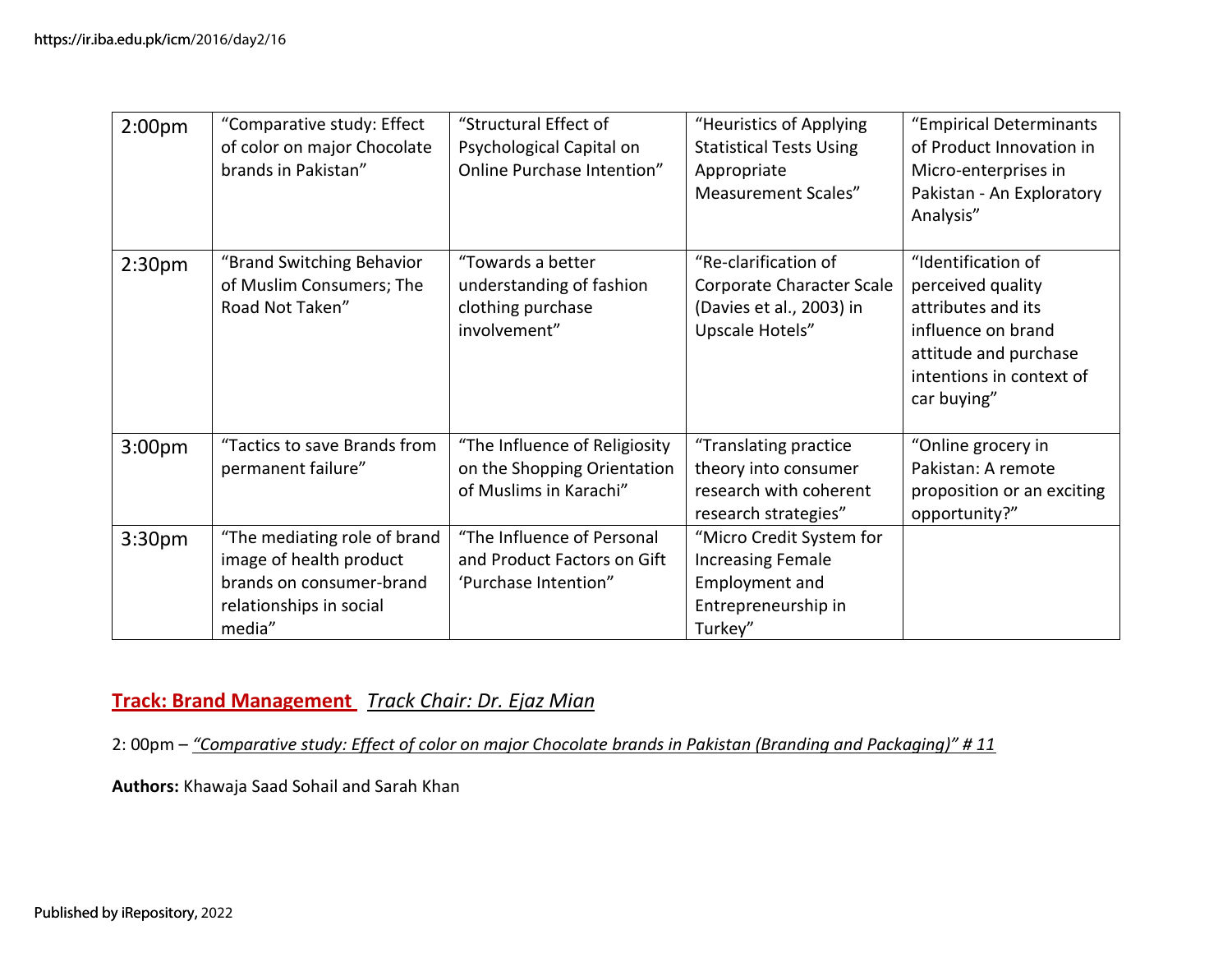From the moment we open our eyes there is one thing that surrounds us and that is color. Thus color is one of the most important part of human life. Similarly when we talk about marketing we can't go any futher unless we take into account how this major variable "**Color**" will impact us.This research aims to study how color effects people in Pakistan. Are there any differences in color choices amoung people based on their age, gender and religion. Does occasion play any part in impacting our color choice. Furthermore this research will also provide evidence about how change in color effects brand image, brand love, band recall and brand loyalty by taking into account major choclate brand namely DairyMilk, Mars, Novella and Kitkat. This research was carried out in the twin cities Rawalpindi and Islamabad in Pakistan. The data was collected through online questionaires with a total sample size of 151 respondents. Correlations, Cross tabulations and Kruskal – Wallis H test was used to interpret the data.

### 2: 30pm – *"Brand Switching Behavior of Muslim Consumers; The Road Not Taken" # 23*

**Authors:** Munazza Saeed and Ilhaamie Binti Abdual Ghani Azmi

The purpose of this study is to build an argument in order to investigate the Muslim consumers switching behaviour. Moreover, it also intends to examine the previous literature on brand switching behaviour generally and in relation to the Muslim consumers specifically. This study seeks to expand the body of knowledge in consumer behaviour research with the emphasis on the role of Islam. The benefits that will be yielded from this study will not only provide guidelines to business researchers, but will also enhance the current understanding of Muslim consumers. It studies how the Muslim consumer's brand switching behaviour is influenced by religious beliefs of Muslim consumers and image of a brand. Previous studies have only attempted to understand brand switching without considering the religion specifically Islam.

### 3:00pm – *"Tactics to save Brands from permanent failure" # 32*

**Authors:** Kausar Saeed, Syed Fahim, Aisha Siddiqui and Kamran Siddiqui

The purpose of this study is to present the experts opinion about various tactics used to save brands from permanent failures. The population of the survey is the marketing managers belonging to FMCG, health, pharmaceutical, services and manufacturing sectors based in Karachi. The sampling technique used in this survey was judgmental and a sample size of 196 marketing professionals was believed to be adequate for the current study. This paper offers numerous expert opinions about tactics to save brands from permanent failure.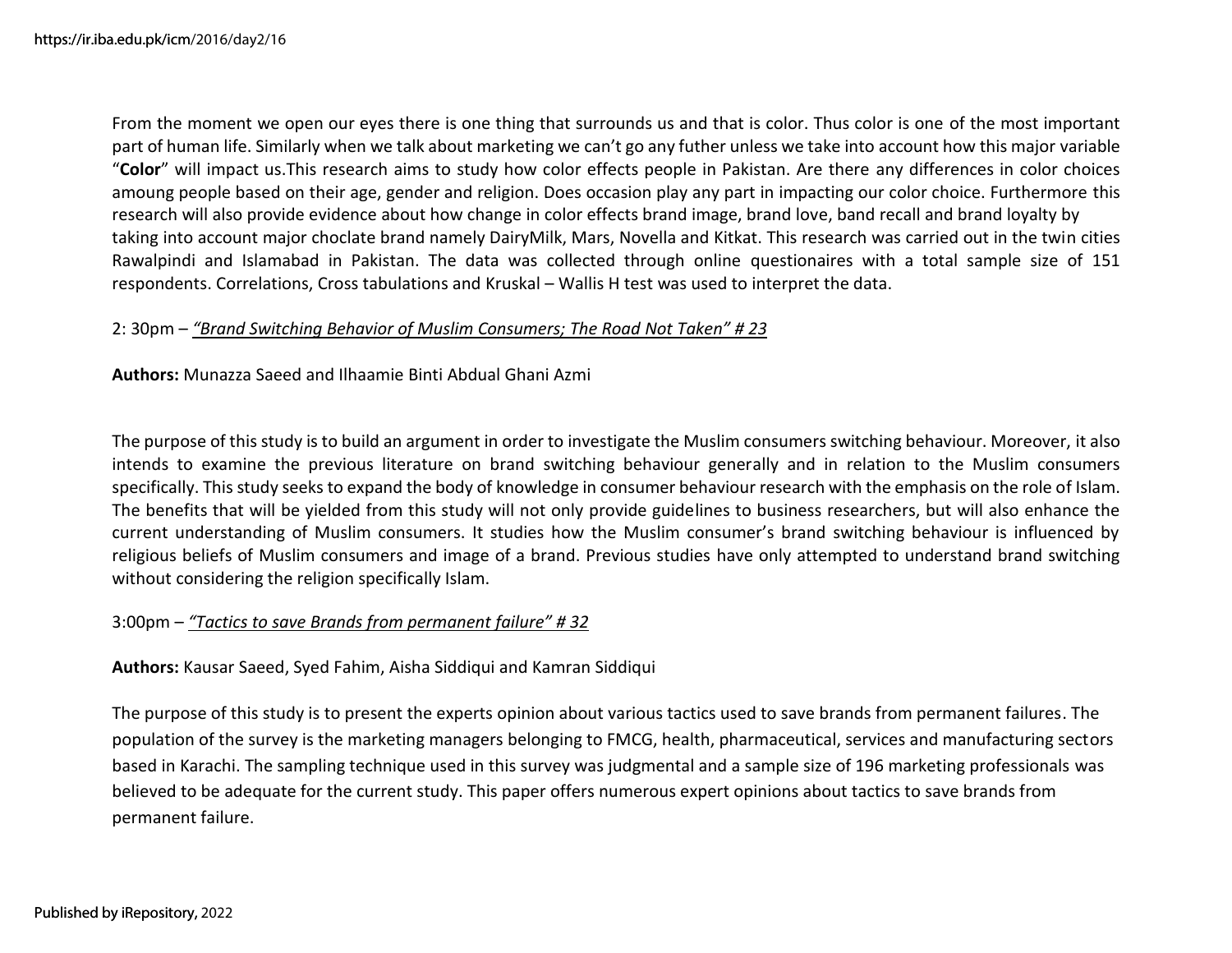### 3:30pm – *"The mediating role of brand image of health product brands on consumer-brand relationships in social media # 38*

### **Authors:** Dilip Mutum, Jing Ning and Ezlika Ghazali

This paper presents the finding of a study which examines the mediating role of brand image towards the effects of various brand factors influencing consumer-brand relationship, viz., brand experience, brand attribute, endorser effect, brand familiarity, online advertisement and social media engagement. This paper was extracted from a much larger study which examined the relationships in the context of health product brands in Malaysia. The results of this study hold important implications for both practitioners and academics. Marketers need to make efforts to further improve their brand image and communicate it clearly to the consumers. This will lead to better consumer brand relationships and hopefully will ultimately lead to brand loyalty. This study also contributes to the body of knowledge as this is among the first to look at the mediating role of brand image especially in the context of branding on social media and looking specifically at health product brands.

### **Track: Consumer Behavior** *Track Chair: Dr. Amira Khattak*

### 2:00pm – *"Structural Effect of Psychological Capital on Online Purchase Intention" # 12*

**Authors:** Muhammad Zahid Maitlo, Dr. Salman Memon and Sumaiya Syed

The online purchase intention is very crucial in today's competitive environment where organizations are constrained to use different mediums for selling goods in order to seize a competitive advantage. The online system provides a platform for shoppers to have their demanded products and service according to their needs. However, online purchase intentions are the building blocks of remoted purchase pattern without any physical involvement with the product. Most importantly, customers become more comfortable and hopeful of having good products with an optimistic view. The fundamental objective of this study is to determine the structural effect of PsyCap on online purchase intentions. Data were collected from 213 internet users using convenience sampling technique. The structural equation model (SEM) was used to test the hypothesized model that shows relationship between PsyCap efficacy, PsyCap hope, PsyCap optimism, PsyCap resilience and online purchase intention. The finding of study indicates that customers with positive and strong PsyCap resources lead to frequent online purchase. Thus, customers should keep increase their PsyCap in order to make strong online purchase intentions.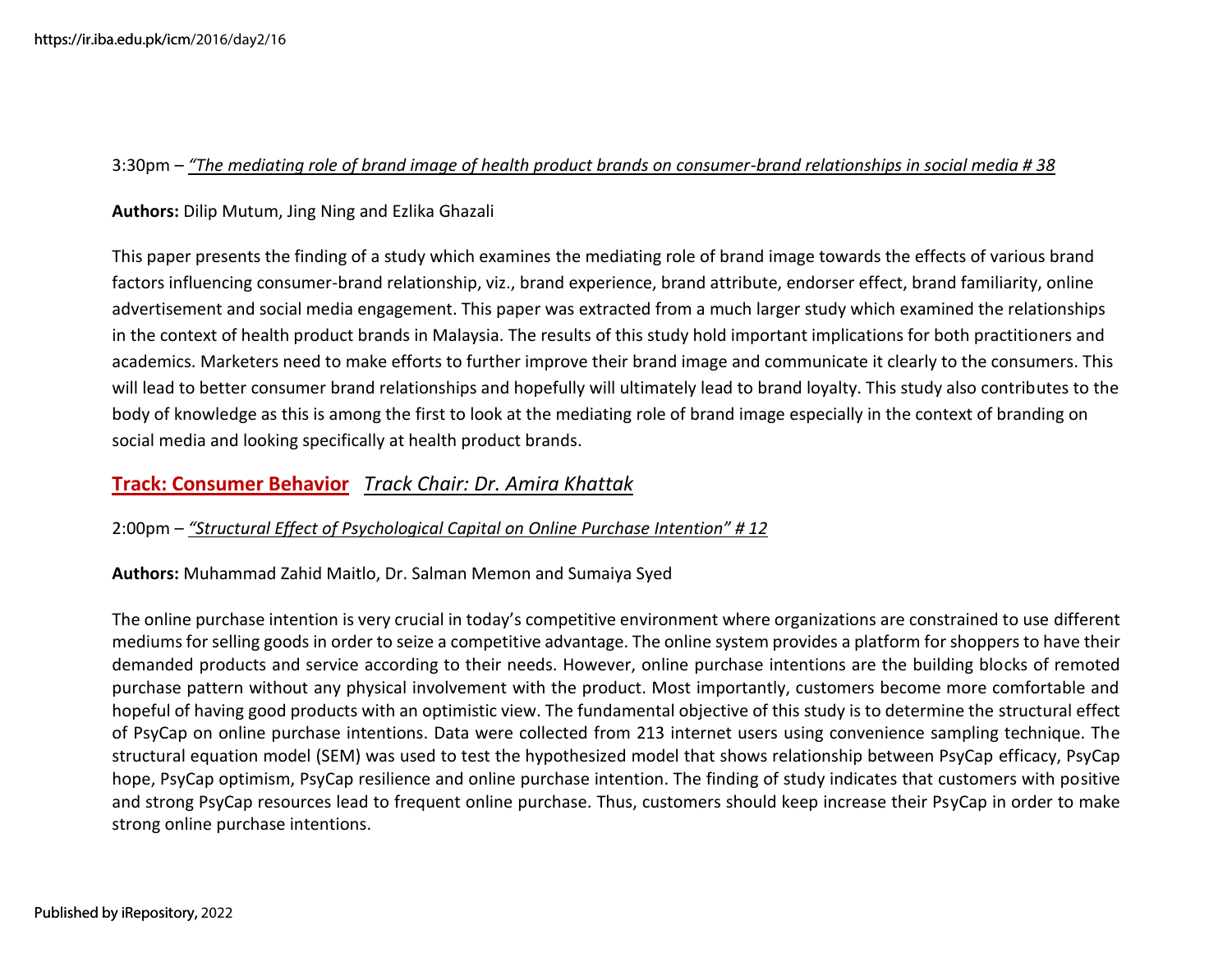### 2:30pm – *"Towards a better understanding of fashion clothing purchase involvement" # 22*

### **Authors:** Mahfuzur Rahman, Mohamed Albaity, Che Ruhana Isa and Nurul Azma

This study is concerned with Malaysian consumer involvement in fashion clothing. To achieve this, materialism, fashion clothing involvement (FCI), and religiosity are examined as drivers of fashion clothing purchase involvement (FCPI). Gender, race, and age are explored to have better understanding of FCPI in Malaysia. Data were gathered using a Malaysian university student sample resulting in 281 completed questionnaires. The results support the study's model and its hypotheses and indicate that materialism, FCI, and religiosity are significant drivers of FCPI. While also, materialism is a significant driver of FCI and FCI mediates the relationship between materialism and FCPI. The results also show that Malaysian youth do not possess a high level of materialistic tendencies. This study offers enormous opportunities for the international apparel marketers to formulate relevant business policies and strategies.

### 3:00pm – *"The Influence of Religiosity on the Shopping Orientation of Muslims in Karachi" # 44*

**Authors:** Ayesha Latif Shaikh and Dr. Mustaghis Ur-Rahman

Religion as a component of culture impacts people"s values, attitudes and lifestyles which are subsequently reflected in behavior as consumers. In this research we examine the effect of religiosity on consumer behavior of the Muslims living in Karachi. Since 84% of Pakistan"s population perceives themselves as religious it is important to find if there exists a relationship between religiosity and shopping orientation in Pakistan. This research tested the significance of relationship between Religiosity (perceived strength of religiosity, intrapersonal and interpersonal religiosity) and Shopping Orientation (brand/fashion/quality consciousness and shopping enjoyment). The research was focused on the readymade garments market. Worthington"s (2003) Religious Commitment Inventory (RCI-10) was adopted to assess Religiosity. The scale by Shamsadani, Hean & Lee (2001) was adopted to measure Shopping Orientation. A sample was purposively selected of men and women, aged 20 plus, living in Karachi, educated till secondary level or more and affiliated with Islamic educational institutes. Respondents" data was collected via structured questionnaire-based survey. The findings are that religious respondents have moderately low fashion consciousness and brand consciousness and they are indifferent towards quality. Shopping enjoyment is moderately low in the sampled group. Religiosity is *significantly* but *negatively related* to overall shopping orientation. Specifically, perceived strength of religiosity and intra-personal religiosity are significantly and inversely related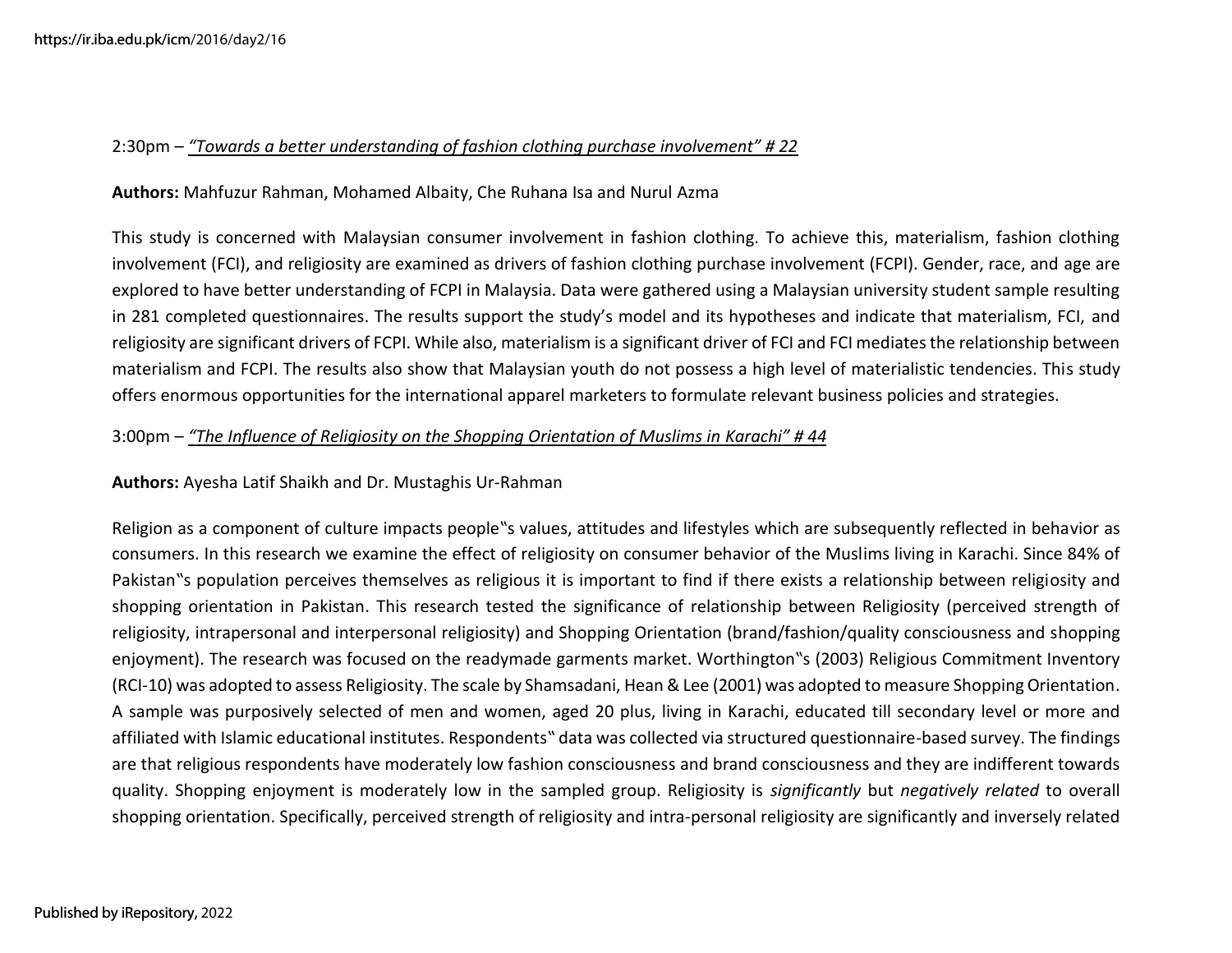to brand and fashion consciousness and also to shopping enjoyment. It is recommended that brands which target religious people for e.g. religious clothing brands should not portray themselves as fashionable because strongly religious people have lower inclination to follow fashion. Lastly, retail outlets, malls and departmental store should conduct exploratory studies to discover how to improve the shopping experience for religious people too. This can be very important in view of the ever-present social phenomena of religious people being opinion leaders in society in general.

### 3:30pm – *"The Influence of Personal and Product Factors on Gift 'Purchase Intention" # 47*

**Authors:** Cheng Siang Liew, Yusniza Kamarul zaman and Mohd Nor Othman

The purpose of this paper is to examine the effects of personal and product factors on gift purchase intention. As this paper seeks to understand the Malaysian consumers' gift purchasing behavior, a non-probability quota sampling is being adopted. The quota sampling is based on gender (50 Male- 50 Female) and ethnicity (50 Malay-30 Chinese-20 Indian). This research adopted mall intercepts method in collecting the data, since most of the gifts are often bought in shopping malls. Self-administered questionnaire was utilized and a total 447 questionnaires were used for further analysis.

### **Track: Research Methodology** *Track Chair: Dr. Sara Khan*

### 2:00pm – *"Heuristics of Applying Statistical Tests Using Appropriate Measurement Scales" # 20*

**Authors:** Kamran Siddiqui, Muhammad Ather Elahi and Ishtiaq Bajwa

This paper aims to present the abridged guidelines for the usage of various measurement scales in social research. Selection of measurement scales play a pivotal role in social science research and most of statistical techniques and tests require a specific measurement scales to be employed in the research. This paper starts with a summary of measurement scales and then provides useful guidelines for permissible arithmetic operations, permissible descriptive statistics, and permissible graphical presentations. It also provides summary of statistical tests for independent and dependent variables containing different measurement scales and permissible uni-variate, bivariate and multivariate statistical analysis for different measurement scales. At the end it provides limitations of this study.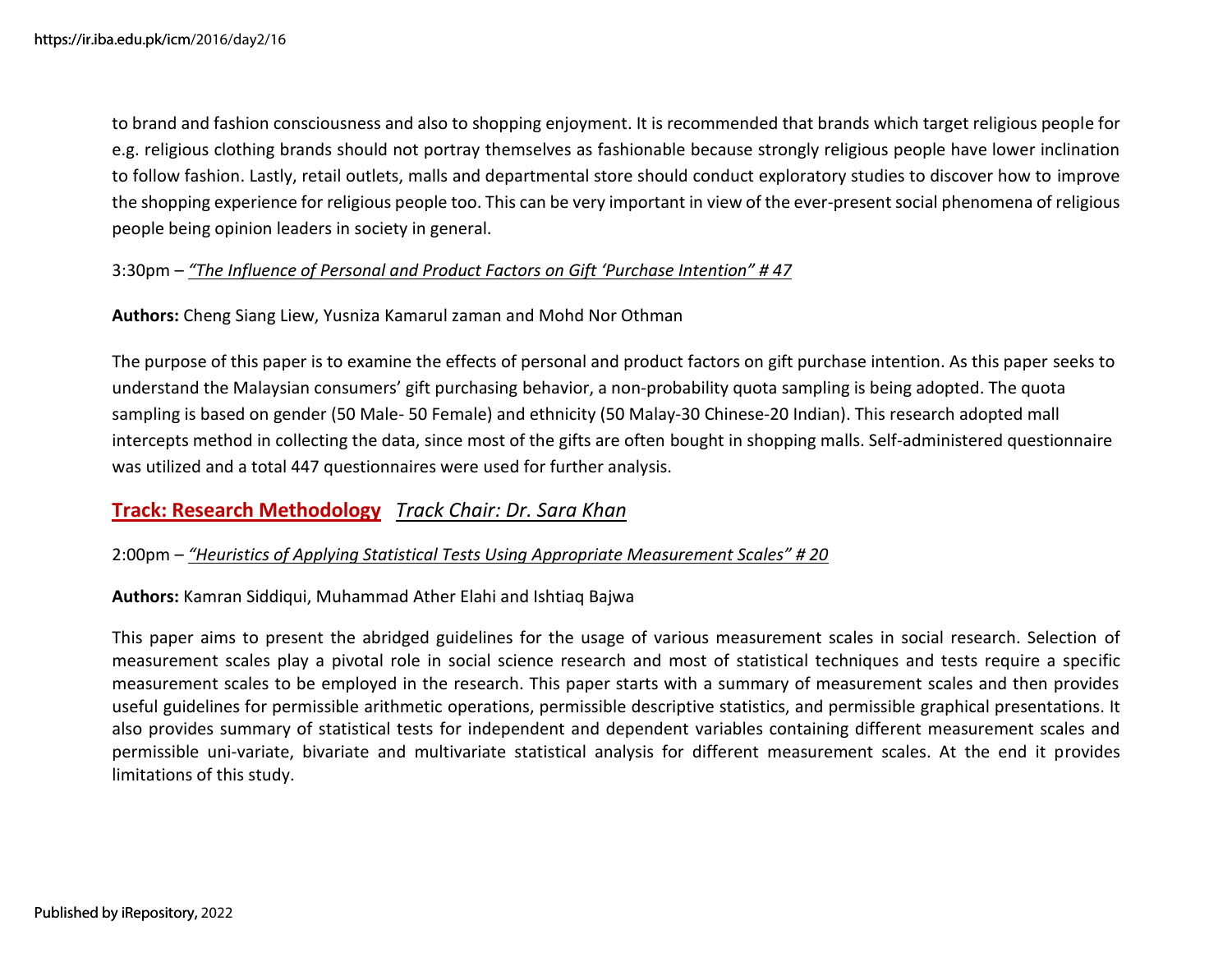### 2:30pm – *"Re-clarification of Corporate Character Scale (Davies et al., 2003) in Upscale Hotels" # 49*

**Authors:** Dr. Mozard Mohtar, Associate Professor Dr. Norbani Che Ha and Dr. Zalfa Laili Hamzah

This study examines the robustness of corporate character scale (CCS) in hotel industry in Malaysia via parallel analysis of factor analytic methods. A total of 529 respondents were surveyed for the purpose with Shangri-La and Hilton as sample hotels. Principal Axis Factoring and Principal Component Analysis and LISREL 8.8 were used to analyze the scale. Results show four instead of five factors scale and all factors meet necessary validity and reliability requirements.

### 3:00pm – *"Translating practice theory into consumer research with coherent research strategies" # 35*

### **Authors:** Yoon Lee, Amrul Asraf Mohd- Any and Norbani Che-Ha

This article contributes to the emergent discussions of translating practice theory into the empirical consumer research. Practice theory conceptualized consumption as meaningful outcomes of social accomplishments underpinned by both tacit and discursive processes, acts of doing and mental processes through material things and immaterial processes. Practice theory thus decentered the traditional influential roles of goal, rules and norms in consumer research but instead emphasizes on the performative dimension of the doings, saying, and material objects. Building on current methodological discussions from multidisciplinary areas, this paper discusses applications, developments and challenges of deploying practice-based theory to consumer research. The paper investigates the appropriateness and limitations of interview and observation method, the two most commonly deployed method in practice theory research. Finally, the article concludes with some considerations on how the methodological approaches discussed can assist in advancing the consumer consumption research field.

#### 3:30pm - *"Micro Credit System for Increasing Female Employment and Entrepreneurship in Turkey" #*

#### **Authors:** Senol Yap

The labor participation level of women in Turkey has remained quite low. Although the government incentive policies have relatively improved, positive developments expected in this area have not taken place at the desired level. The micro-credit scheme aiming at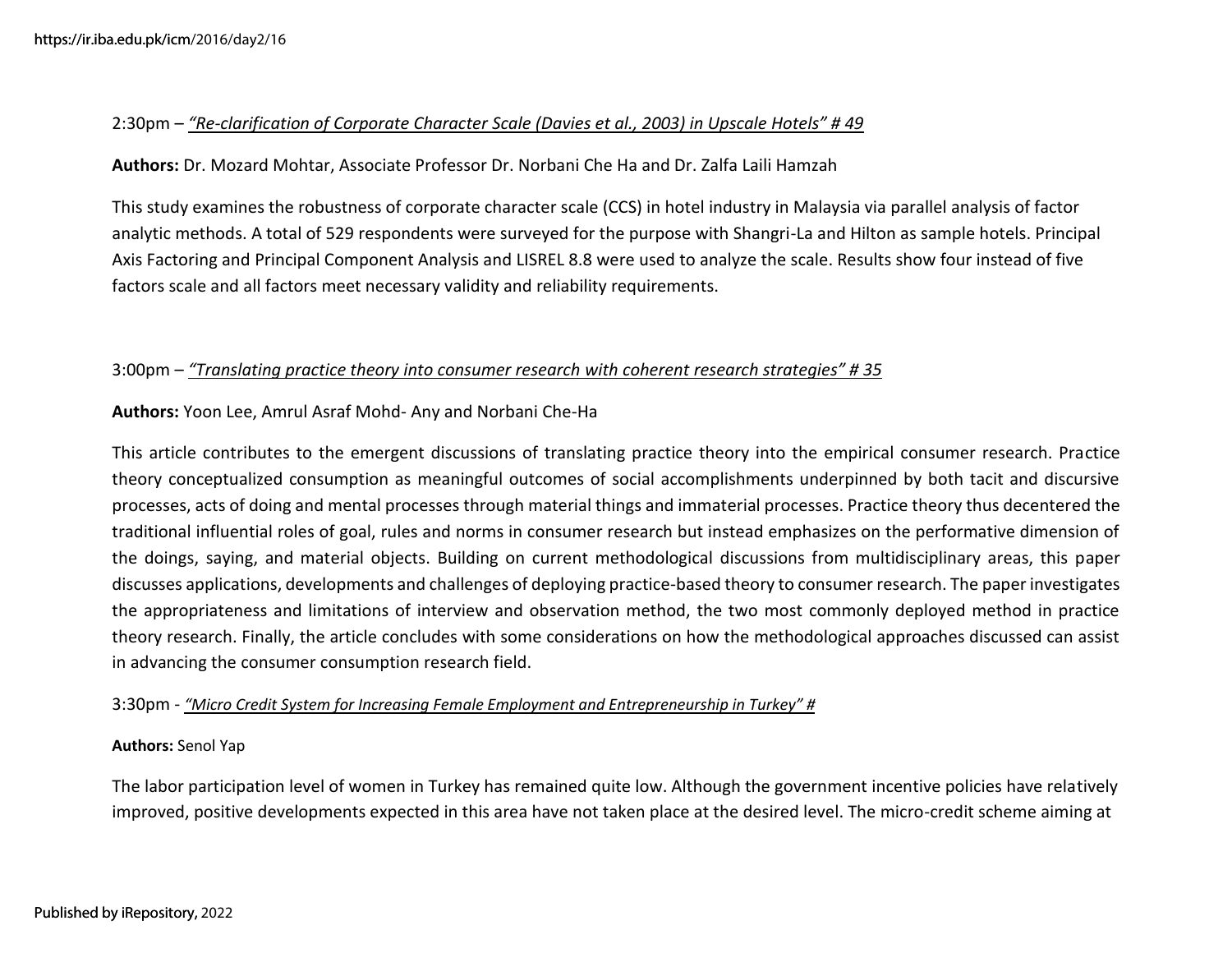providing relatively smaller amount of loans to entrepreneur women to start their business began in 1980s in the world, and became operational in our country at the beginning of 2000s. Currently, certain level of successful is observed through in many Turkish provinces through this system. To this day, nearly 200 thousand female entrepreneur established their business through small capital provided by the micro credit system in Turkey. Moreover, they have already paid back all the loans that they used. In this study, the application of micro-credit system for increasing female participation in labor force and business life is investigated.

# **Track: Marketing & Innovation:** *Track Chair: Nida Aslam Khan*

### 2:00pm – *"Empirical Determinants of Product Innovation in Micro-enterprises in Pakistan - An Exploratory Analysis"*

### **Authors:** Syed Mohammad Saeed and Mohammed Nishat

Product innovation is assumed to increase consumer utility but is effective only if the innovating firm invests in marketing, so that consumers become aware of the newly developed product. Firms first decide whether or not to conduct product innovation and then determine their expenditure for bringing the new product to the market. In the later stage they are involved in competition on the product market. This study investigates the determinants of product innovation in small firms in various industries of Pakistan. This study is an exploratory effort based on a sample of 200 plus respondents and uses logistic model. The empirical model identifies the factors that are key drivers of product, firm, and market innovation process. Controlling for size and age differences, the analysis reveals some major differences to the extent small firms use innovative practices and their connection with new product introduction. The dependent variables are described as proxies for innovation of a new product to the firm, and that to the industry. The explanatory variables are identified as proxies for innovative practices such as managerial focus, defined innovative plan, external network for learning, market research by firms, inter cooperation, involvement of frontline workers and training and development. The empirical results indicate that firms who have with internal knowledge management system, well documented plan and co-operative effort with other organizations have higher tendency for product innovation. The comparatively smaller firms and those that have some improvement in their product, and those exports are less motivated for product innovation. This study also distinguishes the product innovation behavior among manufacturing and services sector firms.